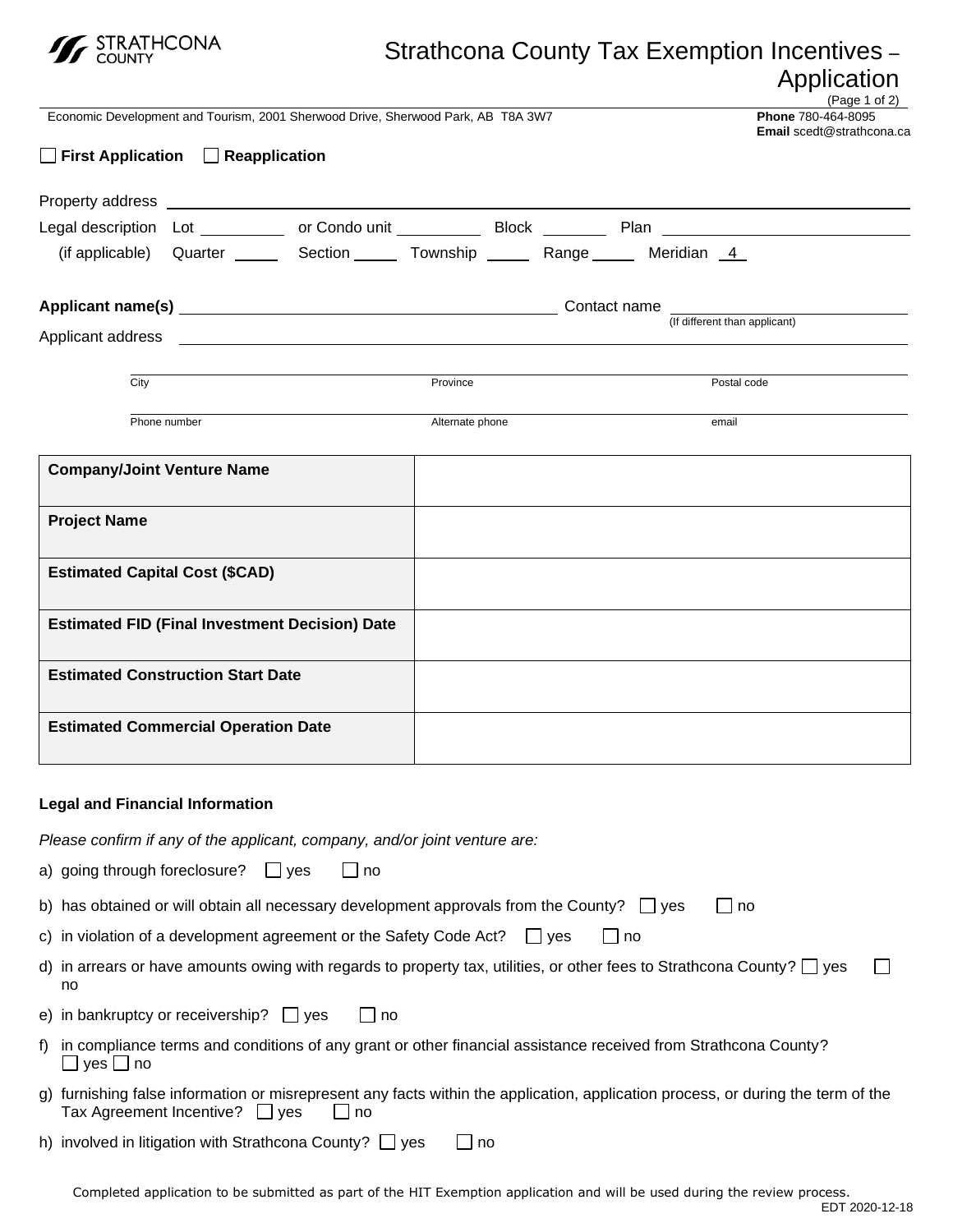Describe the project's inclusion within the energy value chain (less than 200 words)

Describe the project type; such as greenfield, expansion, de-bottlenecking (less than 200 words)

Provide the projected eligible capital cost of the project and the estimated percentage share that is expected to be spent in Alberta (less than 200 words)

Provide estimated employment staffing plan as an attachment to this application (both construction and operation positions on an annual basis)

If located in Strathcona County's Industrial Heartland Area, confirm the project is a new project to Alberta's Industrial Heartland and not relocating from another member municipality (less than 200 words)

A list of all attachments has been included with this application, including the filename and a brief description of each.  $\Box$  yes  $\Box$  no

| I am authorized to bind the corporation under the terms of this application $\Box$ yes $\Box$ no |  |
|--------------------------------------------------------------------------------------------------|--|
|--------------------------------------------------------------------------------------------------|--|

I acknowledge the requirement to comply with either the Industrial Heartland Incentive Tax Exemption Bylaw, Bylaw No. 62-2020 or the Strathcona Industrial Area Incentive Tax Exemption Bylaw, Bylaw No. 20-2021?  $\Box$  yes  $\Box$  no

The non-refundable application fee of \$5000.00 (\$CAD) has been submitted  $\Box$  yes  $\Box$  no

Applicant Name

Signature of authorized applicant Date Date Date

## **Collection and use of personal information**

Information collected by this program in accordance with section 33(c) of the Freedom of Information and Protection of Privacy Act and will be used in the management and administration of Strathcona County's Heartland Tax Exemption Program or Strathcona Industrial Area Tax Exemption Program and for development and economic planning purposes. Information provided to this program may be disclosed as allowed or required by law. If you have any questions about the collection, use, or disclosure of this information, please contact the Senior Business Development Specialist, Economic Development & Tourism at 780-464-8095.

Completed application to be submitted as part of the HIT Exemption application and will be used during the review process.